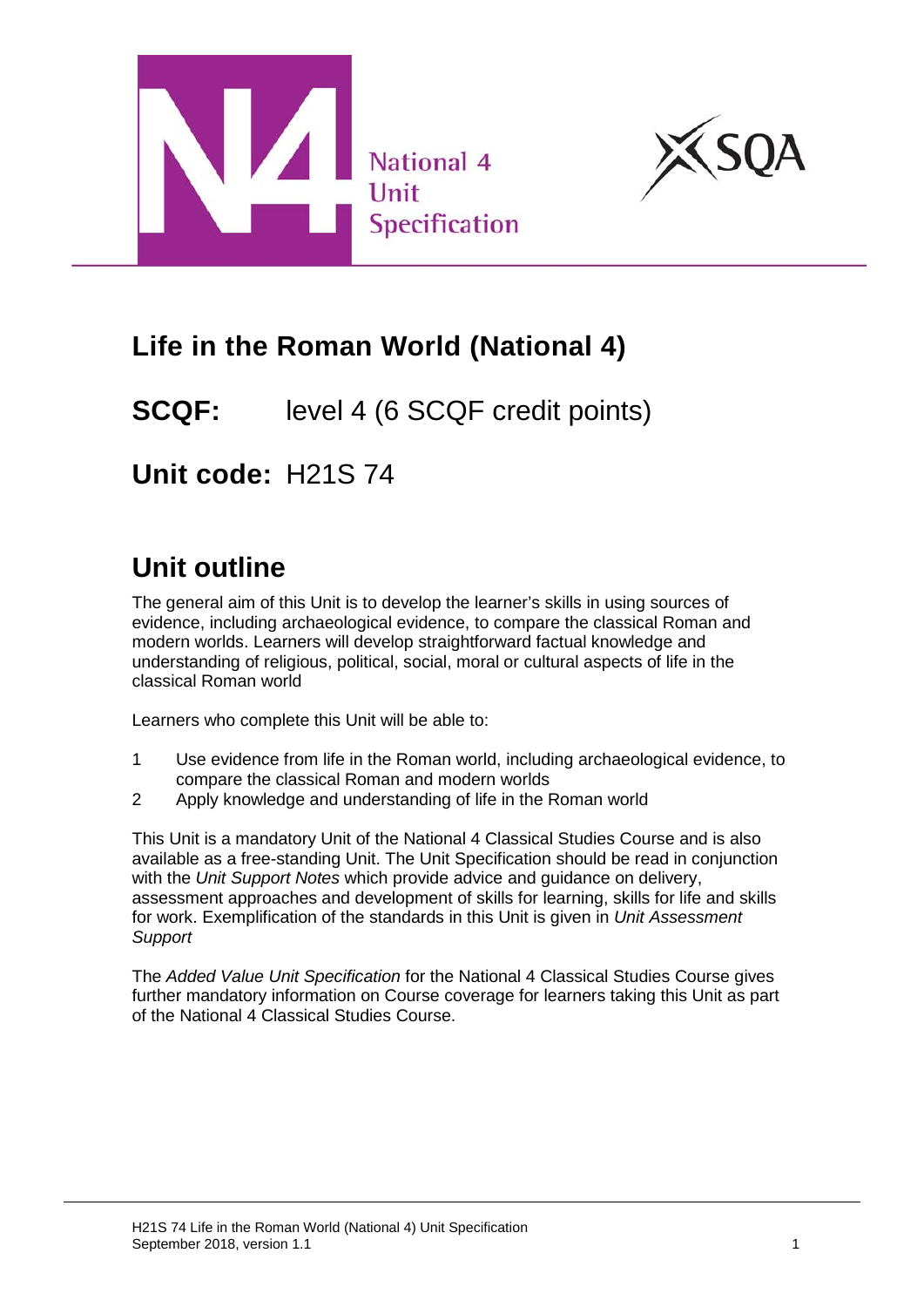#### **Recommended entry**

Entry to this Unit is at the discretion of the centre. However, learners would normally be expected to have attained the skills, knowledge and understanding required by one or more of the following or equivalent qualifications and/or experience:

♦ National 3 Classical Studies Course or relevant component Units

In terms of prior learning and experience, relevant experiences and outcomes may also provide an appropriate basis for doing this Unit.

#### **Equality and inclusion**

This Unit Specification has been designed to ensure that there are no unnecessary barriers to learning or assessment. The individual needs of learners should be taken into account when planning learning experiences, selecting assessment methods or considering alternative evidence. For further information, please refer to the *Unit Support Notes.*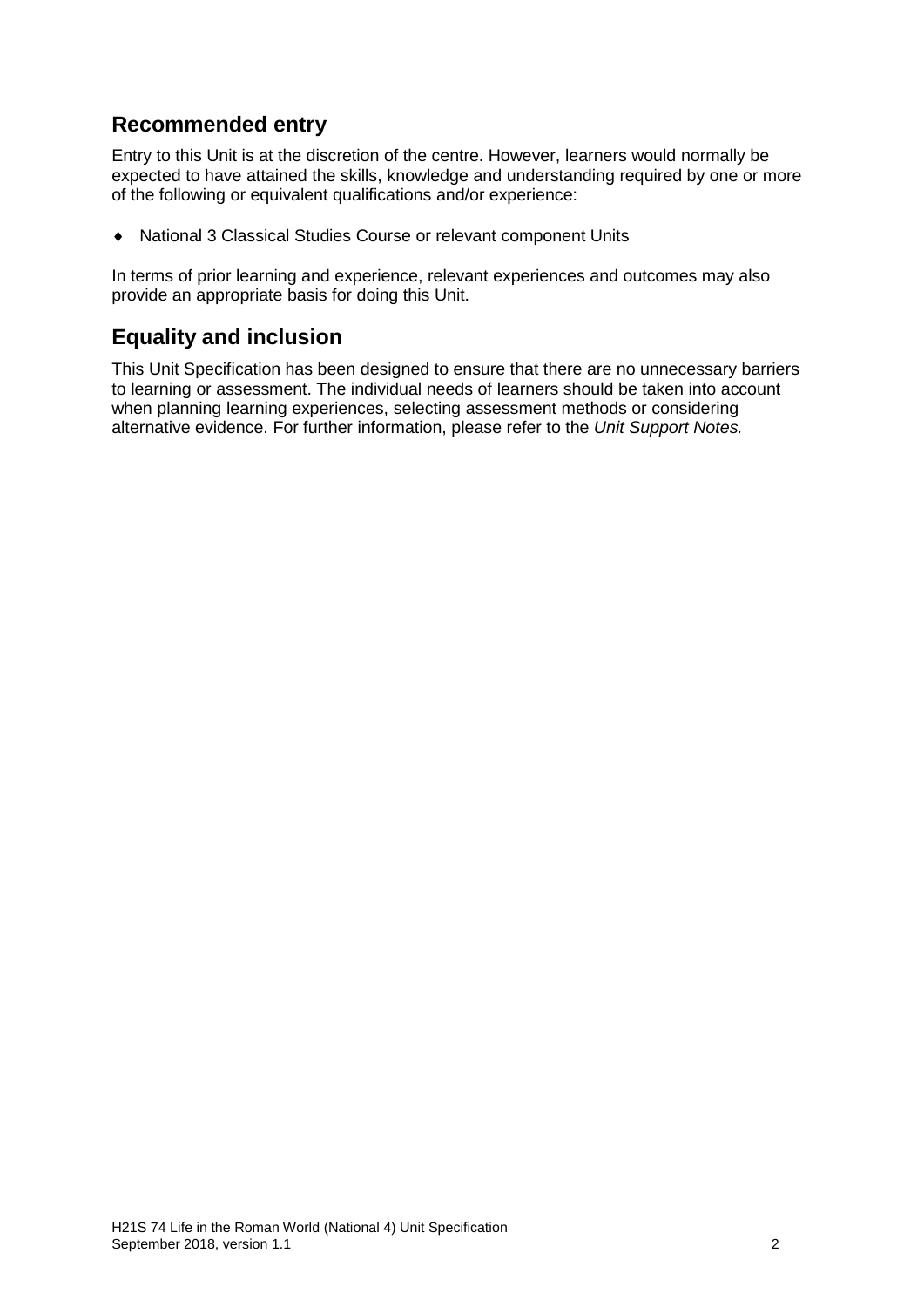# **Standards**

### **Outcomes and Assessment Standards**

### **Outcome 1**

The learner will:

- **1 Use evidence from life in the Roman world, including archaeological evidence, to compare the classical Roman and modern worlds, by:**
- 1.1 Describing an archaeological source from the Roman world, in straightforward terms
- 1.2 Describing what the source reveals about life in the Roman world, in straightforward factual terms
- 1.3 Providing a straightforward conclusion on a similarity or difference that the source reveals between life in the classical Roman and modern worlds, with reference to supporting evidence

### **Outcome 2**

The learner will:

- **2 Apply knowledge and understanding of life in the Roman world, by:**
- 2.1 Describing a key aspect of religious, political, social, moral or cultural life in the Roman world, in straightforward factual terms

## **Evidence Requirements for the Unit**

Assessors should use their professional judgement, subject knowledge and experience, and understanding of their learners, to determine the most appropriate ways to generate evidence and the conditions and contexts in which they are used.

Evidence is required to show that the learner has met the Outcomes and Assessment Standards.

The sources used may be physical artefacts, audio/visual, or pictorial.

Assessment evidence can be drawn from a variety of activities and presented in a variety of formats, including, for example, presentations, posters, brief written responses to questions and participation in group tasks. All of the evidence does not need to be from the one activity, but can be assembled from a variety of tasks and assessments carried out during the duration of the Course.

Evidence may be presented for individual Outcomes or gathered for the Unit, Units or Course as a whole by combining assessment holistically.

Exemplification of assessment is provided in *Unit Assessment Support*. Advice and guidance on possible approaches to assessment is provided in the Unit Support Notes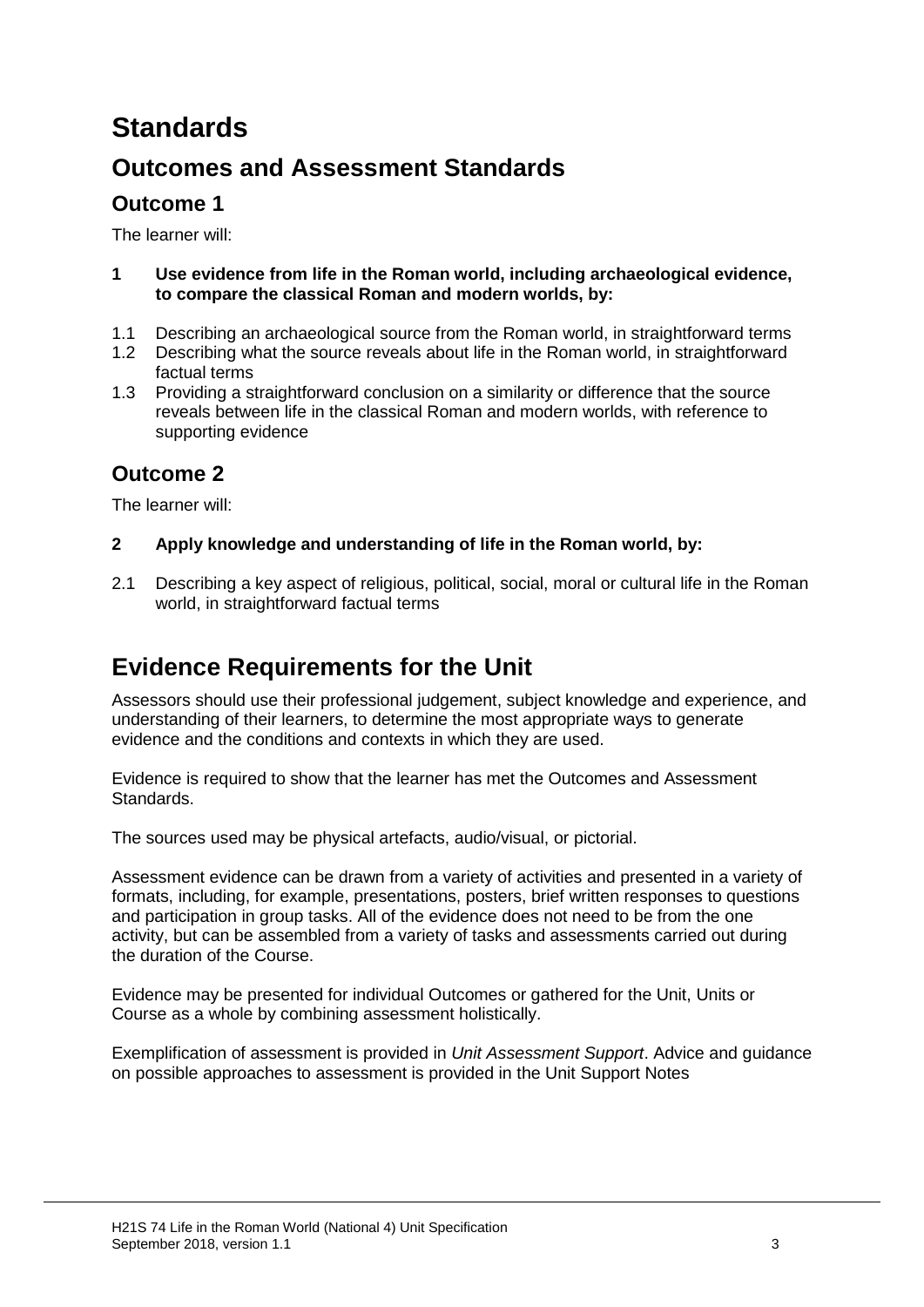### **Assessment standard thresholds**

If a candidate successfully meets the requirements of the specified number of Assessment Standards they will be judged to have passed the Unit overall and no further re-assessment will be required.

The specific requirements for this Unit is as follows:

.

- ♦ 2 out of 3 Assessment Standards must be achieved for Outcome 1.
- ♦ The Assessment Standard must be achieved for Outcome 2.

It should be noted that there will still be the requirement for candidates to be given the opportunity to meet all Assessment Standards. The above threshold has been put in place to reduce the volume of re-assessment where that is required.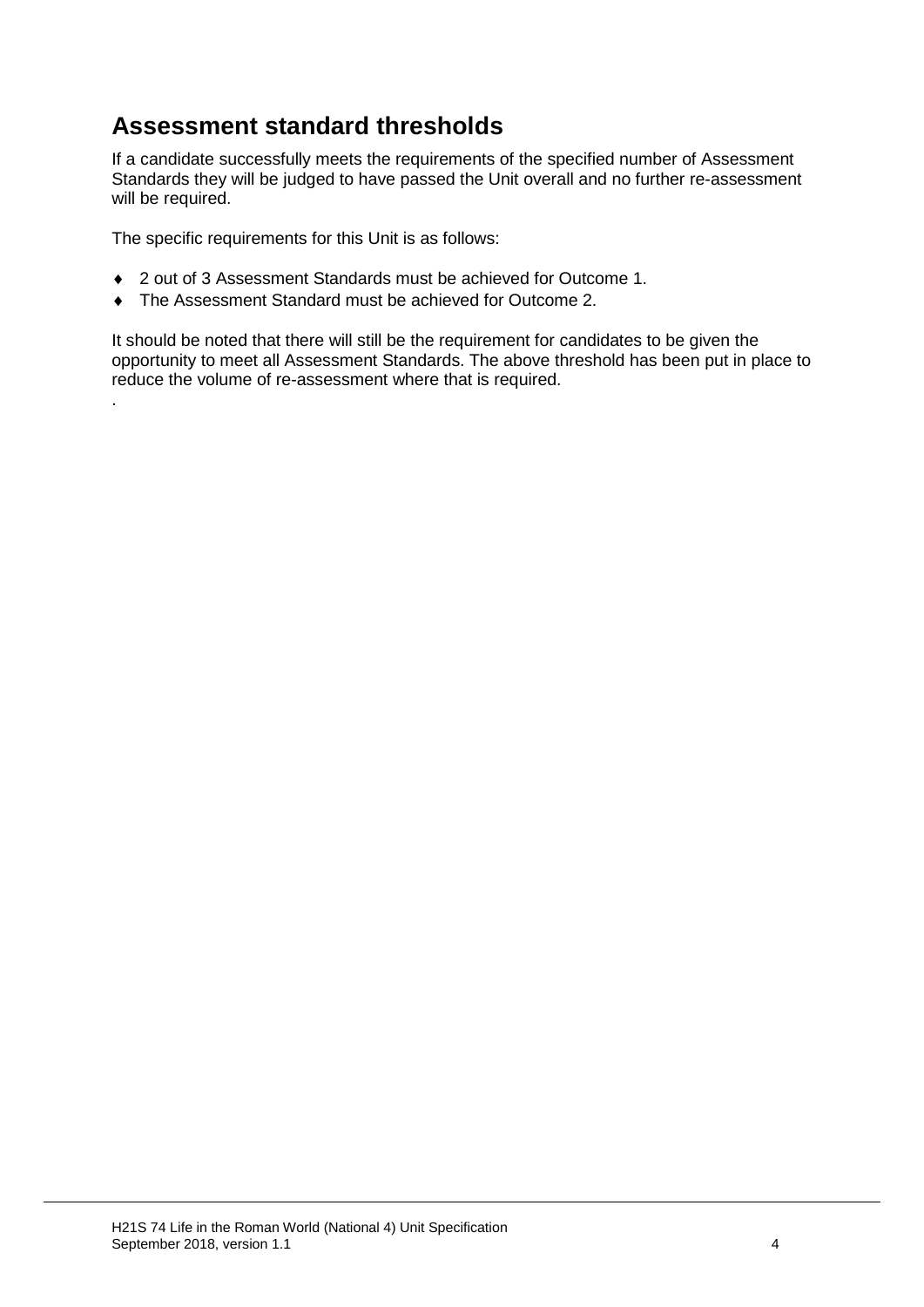Development of skills for learning, skills for life and skills for work

It is expected that learners will develop broad, generic skills through this Unit. The skills that learners will be expected to improve on and develop through the Unit are based on SQA's **Skills Framework: Skills for Learning, Skills for Life and Skills for Work and drawn from the** main skills areas listed below. These must be built into the Unit where there are appropriate opportunities.

#### **1 Literacy**

1.1 Reading

#### **4 Employability, enterprise and citizenship**

4.6 Citizenship

#### **5 Thinking skills**

- 5.2 Understanding<br>5.3 Applying
- **Applying**

Amplification of these is given in SQA's *Skills Framework: Skills for Learning, Skills for Life and Skills for Work.* The level of these skills should be at the same SCQF level of the Unit and be consistent with the SCQF level descriptor. Further information on building in skills for learning, skills for life and skills for work is given in the *Unit Support Notes.*